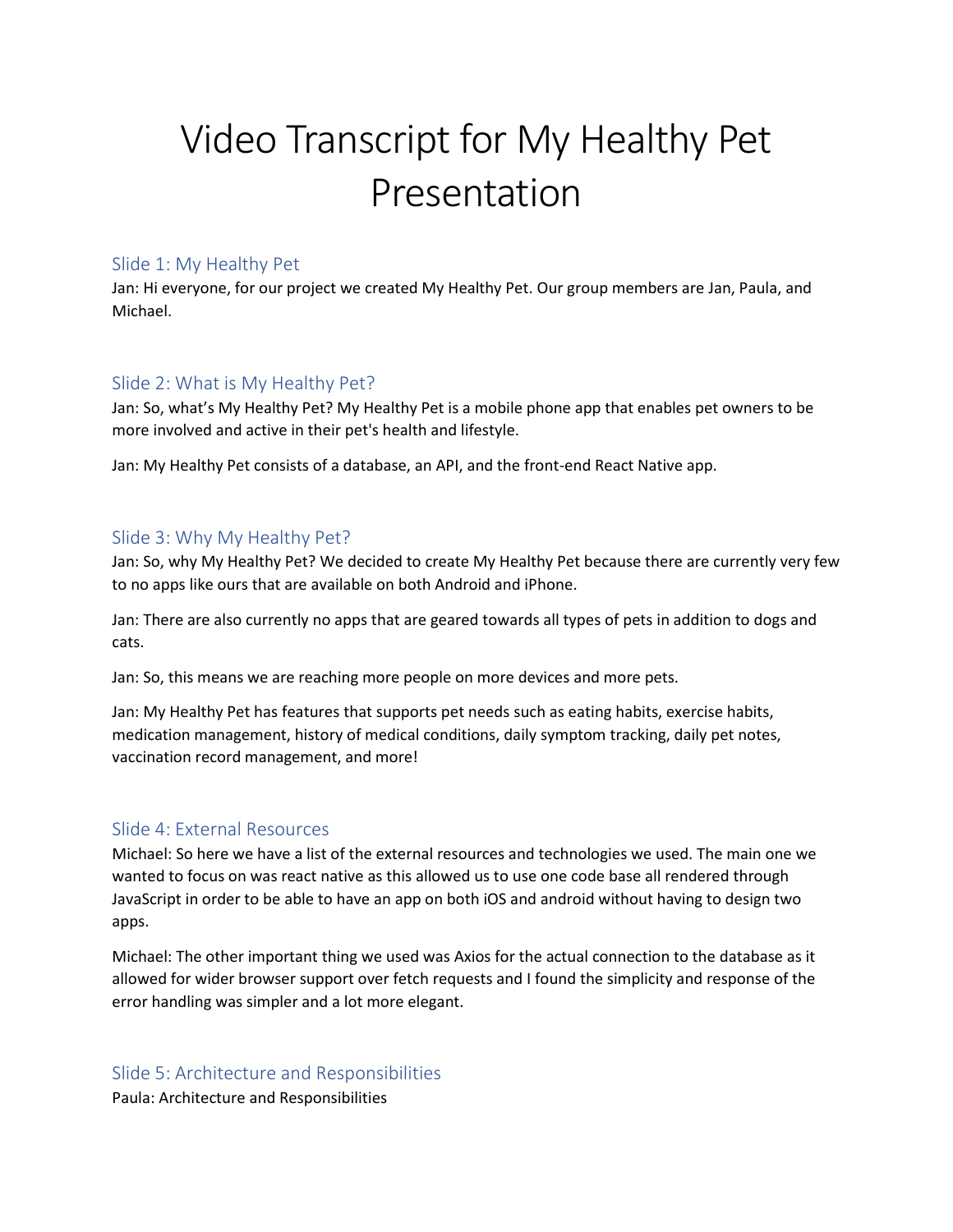Paula: The architecture of our app is divided into three major components, which consist of the frontend, the API, and the database.

Paula: Since there are three of us, we decided to divide the work by assigning a team member to spearhead a section each. Michael handled the front-end, Jan handled the API, and I handled the database.

Paula: And even though we each had our own section to work on, we also participated in each other's sections and helped out whenever needed.

Paula: So, the front-end is primarily used to display the UI and retrieve user information. As well as displays the user information and communicates with the API.

Paula: The API will send requests from the front-end to the database and will create a secure connection for the user. And the database will retrieve the proper data from the API, store the user info, and then it also contains the procedures we need to handle our data properly.

## Slide 6: Timeline of Implementation

Paula: Timeline of Implementation

Paula: This is the timeline that highlights the main points for the development of our app. We started by setting up our fundamentals, which consisted of establishing communication, drawing out our app idea, assigning roles, and designing the UI.

Paula: We then started our research phase. This is where we researched what we had to build in order to make our idea come to life. So, we would research React native and the elements needed for our database.

Paula: After doing some research, we began building a test app. The test app has a similar architecture to that of our final app. Meaning that it was also made up of a front-end, API, and a database.

Paula: After the test app was completed, we started our reflection phase. We found out what does and doesn't work and we strategized what changes needed to be done. Once we strategized what changes needed to be done, we updated our plans and our timeline.

Paula: We then took what we learned from our test app and started building our actual app. We created our new front-end, API, and database files. Since there was some changes that needed to be done, we began to research how to implement these new features. And after establishing the main features, we populated our database with test users and began testing our app and fixing any loose ends.

#### Slide 7: Demo

Paula: And now we're starting our demo!

Michael: Ok so now for the demo portion of the app, we have the app actually launched into the user login screen and I am going to login with a user right now.